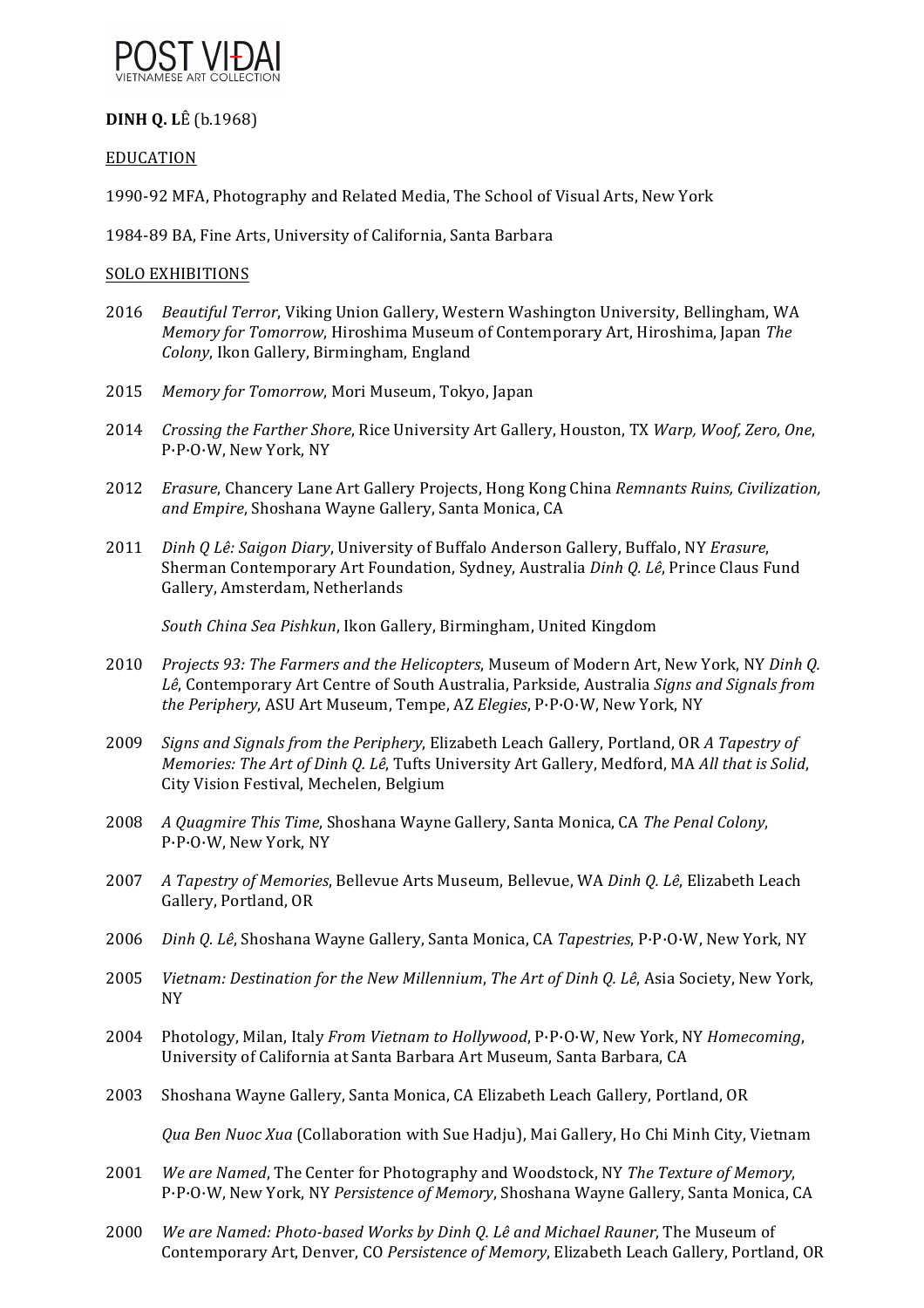

*Cambodia: Splendor & Darkness*, The Speed Art Museum, Louisville, KY; Houston Center for Photography, Houston, TX *True Voyage is Return*, Montgomery Gallery, Pomona College, Pomona, CA

- 1999 Lotusland, Shoshana Wayne Gallery, Santa Monica, CA
- 1998 *Splendour and Darkness*, P·P·O·W, New York, NY The Headless Buddha, Los Angeles Center for Photographic Studies, Los Angeles, CA; Elizabeth Leach Gallery, Portland, OR; Cambridge Multicultural Arts Center, Cambridge, MA; Sesnon Gallery, Porter College, University of California, Santa Cruz, CA *Uncommon Traits, Relocating Asia, Part III*, Center for Exploratory and Perceptual Art, Buffalo, NY
- 1992 Tyler School of Art Gallery, Elkins Park, PA
- 1991 *Portraying a White God*, Los Angeles Contemporary Exhibitions, Los Angeles, CA
- 1990 Midtown Y Photography Gallery, New York, NY

### SELECTED GROUP EXHIBITIONS

2016 *Crafting the Future*, curated by Daniel Peabody, Elizabeth Leach Gallery, Portland, OR Refugees, Casula Powerhouse Arts Centre, New South Wales, Australia

*Woven*, curated by John David O'Brien, Sturt Haaga Gallery, La Canada Flintridge, CA

2015 *Constructed Histories*, David B. Smith Gallery, Denver, CO 

*Revolution & Resistance: Responses in Contemporary Print*, Technology and Community Activism, Gund Gallery, Kenyon College, Gambier, OH

*CHANNELS: Media, Culture, and Representation*, Articulture Biennial Exhibition, The Gallery at Delaware Count Community College, Media, PA

2014 *Transformational Imagemaking: Handmade Photography Since 1960*, CEPA Gallery, Buffalo, NY 

*Post Traditions/New Voices in Asian Art*, Emily Lowe Gallery, Hofstra University, Hempstead, NY

*Afterimage: Contemporary Photography in Southeast Asia, The Singapore Art Museum,* Singapore *The Sensory War*, Whitworth Art Gallery at the University of Manchester, Manchester, United Kingdom

- 2013 *War is for the Living*, The Sylvia Wald and Po Kim Art Gallery, New York, NY *Carnegie International, Carnegie Museum of Art, Pittsburgh, PA*
- 2012 *Power of Doubt*, Times Museum, Guangzhou Guangdong, China

*Six Lines of Flight: Shifting Geographies in Contemporary Art*, SF MOMA San Francisco CA

*WAR/PHOTOGRAPHY: Photographs of Armed Conflict and its Aftermath*, The Museum of Fine Arts, Houston, TX; Annenberg Space for Photography, Los Angeles, CA; Corcoran Gallery of Art, Washington DC; Brooklyn Museum, Brooklyn, NY

SVA Alumni Show, New York, NY

*dOCUMENTA (13)*, Kassel, Germany 

2011 6th Curitiba Biennial, Rio De Janeiro, Brazil *Air Hole*, National Museum of Art, Osaka, Japan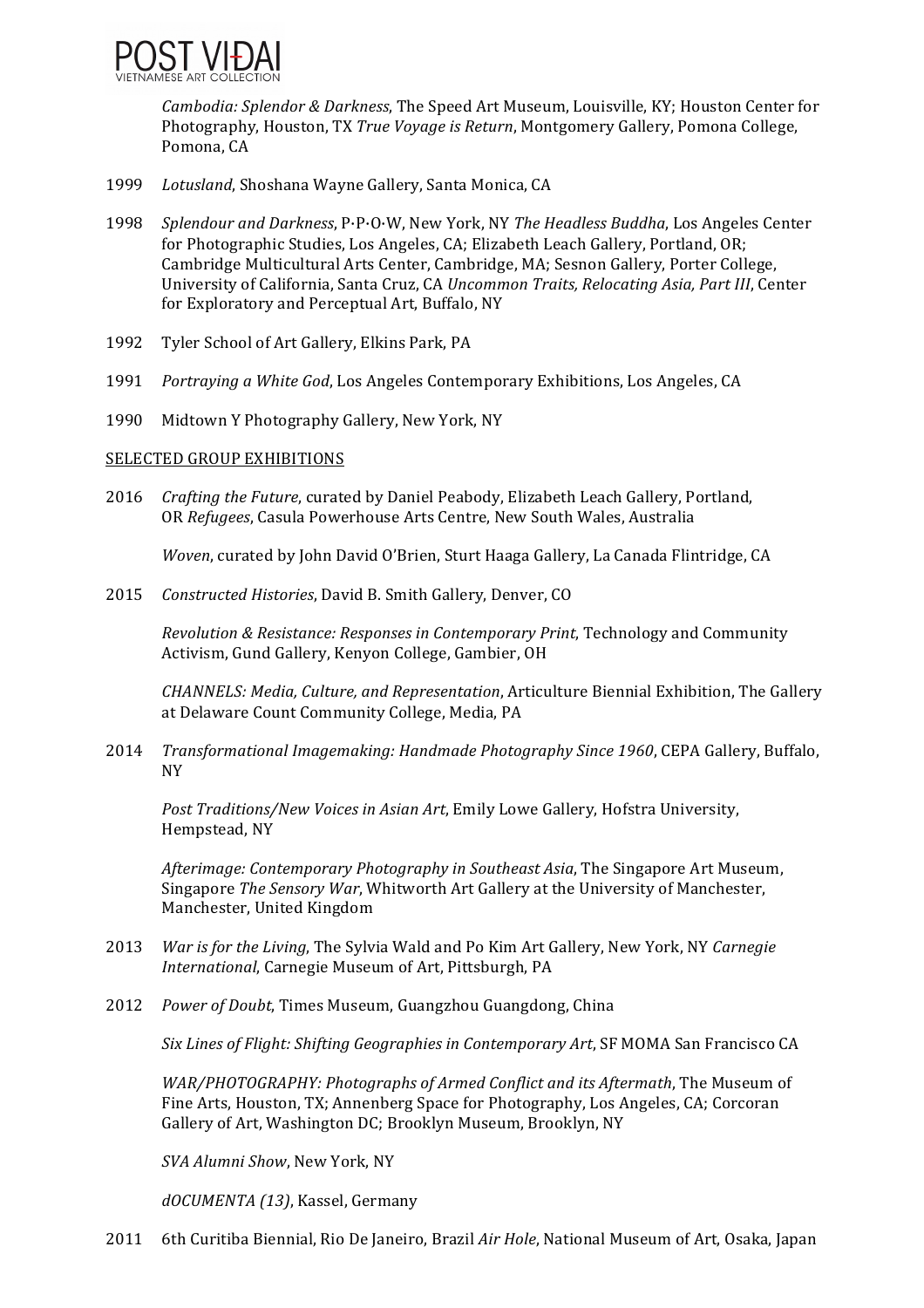

*Art in the Auditorium: Elodie Pong, Ergin Cavusoglu, Dinh Q Le, Whitechapel Gallery,* London, UK

*The Power of Doubt*, Museo Colecciones ICO, Madrid, Spain

2010 *Busan Biennale: Living in Evolution*, Busan, Korea Nanjing Biennale, Jiangsu Provincial Art Museum, Nanjing City, China

*Syntax & Diction: Transforming The Everyday*, San Art, Ho Chi Minh City, Vietnam 

*The Tropics: Views from The Middle of The Globe*, *Jim Thompson Art Center*, Bangkok, Thailand *Art Scene Vietnam*, ifa Gallery, Stuttgart, Germany

*Bodies on the Line Colloquium,* New York University, New York, NY

The Creative Time Summit: Revolutions in Public, Practice 2, Cooper Union School of Art, New York, NY 

*AAI's Art (Inter)Actions Series, Cuchifritos Gallery, New York, NY* 

Asian and Asian-American Art from the Permanent Collection, Bronx Museum of the Arts, Bronx, NY

*Ruptures and Continuities: Photography Made After 1960 from the MFAH Collection*, Museum of Fine Arts, Houston, TX

2009 Fukuoka Asian Art Triennale, Fukuoka, Japan World Selection of Contemporary Art, Biennale Cuveé 09, Linz, Austria NAM BANG!, Casula Powerhouse, Casula, Australia 55th International Short Film Festival, Oberhausen, Germany

*All that is Solid*, City Vision Festival, Mechelen, Belgium

2008 Cut: Makings of Removal, Vincent Price Art Museum, CA

*Wonder*, Singapore Biennale, Singapore

The *Tropics*, Martin Groupius Bau, Berlin, Germany

*Re-Imagining Asia*, House of the World Culture, Berlin, Germany

*Stretching the Truth*, John Michael Kohler Arts Center, Sheboygan, WI

*The Lining of Forgetting*, Weatherspoon Art Museum, Greensboro, NC

2007 *TransPop*, Arko Art Center, Seoul, Korea; Yerba Buena Center for the Arts, San Francisco, CA 

*Red Hot: Asian Art Today From the Chaney Family Collection*, The Museum of Fine Arts, Houston, TX

*The Thermocline of Art- New Asian Waves, ZKM Center for Art and Media, Karlsruhe,* Germany 

2006 Altered, Stitched, and Gathered, P.S.1 Contemporary Art Center, Long Island City, NY

Liberation, Saigon Open City, Ho Chi Minh City, Vietnam

*Another Asia*, Noorderlicht Photo Festival, Leeuwarden, Netherlands Gwangju Biennale, Jungoei Park, Gwangju City, Korea Singapore Biennale, Singapore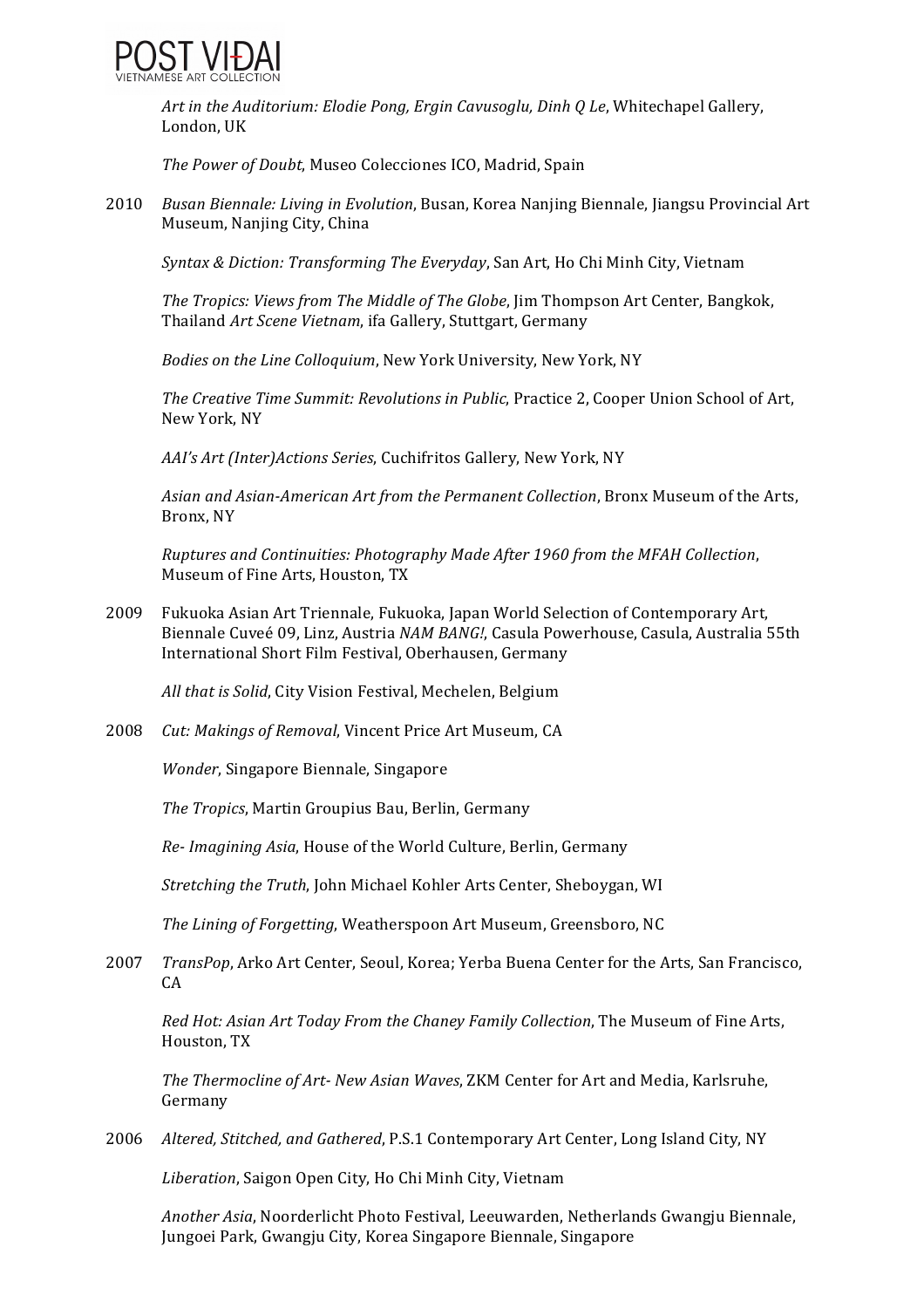

Asia-Pacific Triennial of Contemporary Art, Queensland Gallery of Modern Art, Queensland, Australia 

*Infinite Painting- Contemporary Painting and Global Realism*, curated by Francesco Bonami and Sarah Cosulich Canarutto, Villa Manin Centre for Contemporary Art, Codroipo, Italy

2005 *Image War: Contesting Images of Political Conflict*, Whitney Museum of American Art Independent Study Program Exhibition, The Art Gallery of The Graduate Center, The City University of New York, New York, NY

*Permanent Vestiges: Drawings from the American- Vietnam War, Drawing Center, New York,* NY 

*Stages of Memory: The Vietnam War,* Museum of Contemporary Photography, Chicago, IL

*Collection Remixed*, Bronx Museum of the Arts, Bronx, NY 

*Universal Experience: Art, Life, and the Tourist's Eye, Museum of Contemporary Art, Chicago,* IL 

2004 *21*, P.P.O.W, New York, NY

*YOUgenics*, The School of Art Institute of Chicago, IL

*Off the Wall, Bruce Museum, CT* 

2003 Red, Yellow and Blue, The Goethe Institute, Hanoi, Vietnam

*Dreams and Conflicts: The Dictatorship of the Viewer*, Biennale di Venezia, Venice, Italy

*Home/land: Artists, Immigration and Identity, Society for Contemporary Craft, Pittsburgh,* PA 

*Commodification of Buddhism*, Bronx Museum of the Arts, Bronx, NY

*Only Skin Deep*, International Center for Photography, New York, NY

2002 *Sugar and Cream*, Triple Canopy, New York, NY *Crisis Response*, RISD Museum of Art, Providence, RI

*Corpus Christi: Photographic Representations of Christ 1855 - 2002, Paris, France and* Jerusalem, Israel

2001 *Diabolical Beauty*, Santa Barbara Contemporary Arts Forum, CA

The Red Lotus: A Rare Look into the Work of Seven Contemporary Vietnamese-American Artists, City Gallery Chastain, Atlanta, GA

*We Are Named*, Center For Photography at Woodstock, Woodstock, NY

Alterations, James Graham & Sons, New York, NY

*Made in California*, Los Angeles County Museum of Art, Los Angeles, CA

*Indochina: The Art of War, Luckman Fine Arts Gallery, California State University, Los* Angeles, CA

2000 *Beyond Boundaries: Contemporary Photography in California*, California University Art Museum, Long Beach, CA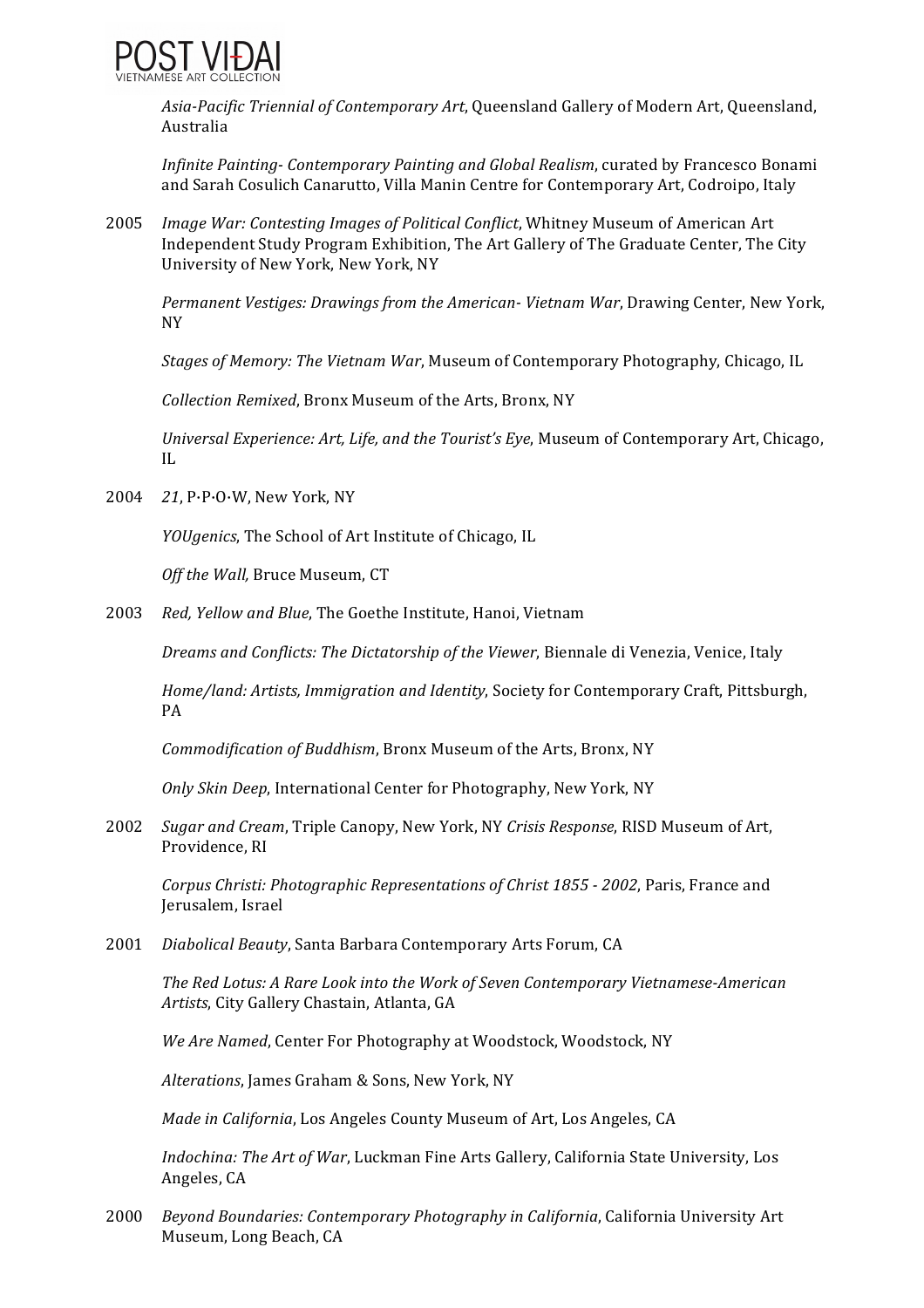

*Shifting Perceptions: Contemporary LA Visions, Pacific Asia Museum, Pasadena, CA* 

*Of the Moment: Contemporary Art from the Permanent Collection*, San Francisco Museum of Modern Art, San Francisco, CA

*California Invitational,* Ansel Adams Center for Photography, San Francisco, CA

*You Can't Go Home Again: The Art of Exile*, Philadelphia Art Alliance, Philadelphia, PA

*ID/Y2K: Identity at the Millennium*, curated by Susan M. Canning Castle Gallery, New Rochelle, NY

*The Changing Face of Portraiture,* Chapman University, Orange, CA

1999 Pattern, James Graham & Sons, New York, NY

*Slow Release: The Rich Mix Exhibition*, Bishopsgate, Goodyard, London, England

*The Emerging Image: Selected Contemporary Photography*, Susquehanna Art Museum, Harrisburg, PA

*You Can't Go Home Again: The Art of Exile,* curated by Amy I. Schlegel, Brattleboro Museum & Art Center, Brattleboro, VT

1998 *Bioethics: Thresholds of Corporal Completeness*, Side Street Projects, Santa Monica, CA

*Histories* (Re)membered, PaineWeber Art Gallery, New York, NY

*Fabrications: U.S. Photography*, Schneider Museum of Art, Ashland, OR; Vrais Reves Gallery, Contemporary Photography, Lyons, France; L'Hotel Du Musee, Arles, France; La Galerie 36, Paris, France; L'Espace Pereisc, Toulon, France; Musee de L'Elysee, Lausanne, Switzerland; Musee de la Photographie, Charleroi, Belguim

*Uncommon Traits III*, Center for Exploratory and Perceptual Art, Buffalo, NY

- 1997 *Points of Entry*, The Jewish Museum, New York, NY; Miami Art Museum, Miami, FL; High Museum of Art, Atlanta, GA; Nexus Contemporary Art Center, Atlanta, GA; Eastman International Museum of Photography, Rochester, NY; The Smithsonian Institution, Washington, D.C.
- 1996 *Chambers of Enchantment*, Center for Exploratory and Perceptual Art CEPA, Buffalo, NY

A Labor of Love, The New Museum of Contemporary Art, New York, NY

*The Present (H)Our: Artists Utilizing Issues of Identity*, Oakland Museum, Oakland, CA

*Pushing Image Paradigms: Conceptual Maneuvers in Recent Photography*, Portland Institute for Contemporary Art, Portland, OR

1995 *Picturing Asia America: Communities, Culture,* 

*Difference*, Silver Eye Center for Photography, Pittsburgh, PA; Hunt Gallery, Webster University, St. Louis, MI

*Welcome to Asia America: Visualizing A New World*, Cambridge Multicultural Art Center, MA

*Tracing Cultures*, The Friends of Photography, Ansel Adams Center, San Francisco, CA; Museum of Photographic Arts, San Diego, CA; Center for Creative Photography, Tuscon, AZ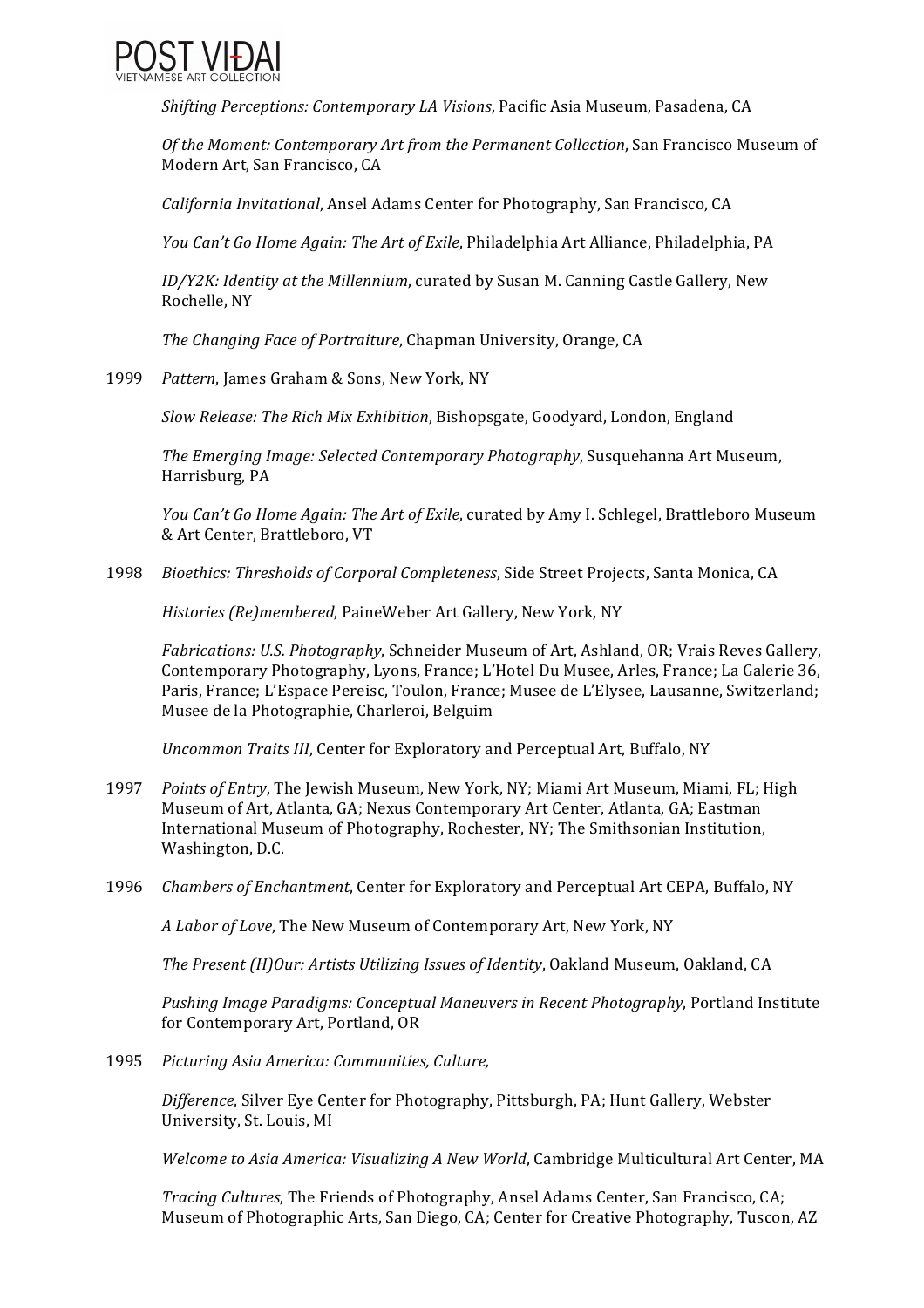

*Identity Crisis*, Cambridge Multicultural Art Center, MA

1994 *Beyond the Borders*, Bronx Museum of the Arts, Bronx, NY

*Picturing Asia America: Communities, Cultures, Difference, Houston Center for Photography,* Houston, TX

*Barbie and Beyond*, Morphos Gallery, San Francisco, CA

*Retrospective: Awards in the Visual Arts*, Ro Snell Gallery, Santa Barbara, CA Elverhoy Museum, Solvang, CA Betteravia Gallery, Santa Maria, CA

Asian-Americans in the Arts, Tweed Gallery, New York, NY

*The DuPont Fellowship*, The Art Institute of Boston, Boston, MA

*Rituals: Society Identity/A View From Within*, Center for Exploratory and Perceptual Art, Buffalo, NY 

1993 Reflections for Peace, Mexican-Arte Museum, Austin, TX

Three: Works by '92-'93 Artists in Residence, Elaine Tin Nyo, Alexander Ku, and Dinh Lê, Asian-American Arts Centre, New York, NY

*Interior Dialogues*, Montage 1993, Rochester, NY *We Count*, Tweed Gallery, New York, NY

1992 *Here and Now, Now and Then, Longwood Arts Gallery, Bronx Council on the Arts, Bronx,* NY 

*International Textile Exhibition*, Kyoto Museum of Art, Kyoto, Japan

*Revealing the Self: Portraits by Twelve Contemporary Artists*, Paine Webber Gallery, New York, NY

*MFA Thesis Exhibition*, Visual Art Gallery, New York, NY

1991 *Combinations: Dinh Lê and Martina Lopez*, The Friends of Photography, Ansel Adams Center, San Francisco, CA

*Articulated Disparities: Renegotiating Masculinity*, Gallery 1, San Jose State University, San Jose, CA

*Director's Choice: Joanne Hammer, Dinh Lê, Kendall Shaw, and Athena Tacha, Bernice* Steinbaum Gallery, New York, NY

*Warp* and *Woof: Comfort and Dissent*, Artists Space, New York, NY

1990 *County of Santa Barbara Art Commission*, Individual Artist Award Winners, Channing Peake Gallery, Santa Barbara, CA

*The Definitive American Contemporary Ouilt*, Bernice Steinbaum Gallery, New York, NY *Photo Metro #8*, Vision Gallery, San Francisco, CA 

#### HONORS AND AWARDS

- 2010 Visual Art Laureate, Prince Claus Fund, Amsterdam, Netherlands
- 2009 International Project Grant, Art Matters, New York, NY Artist in Residence, Tokyo Wonder Site Aoyama, Tokyo